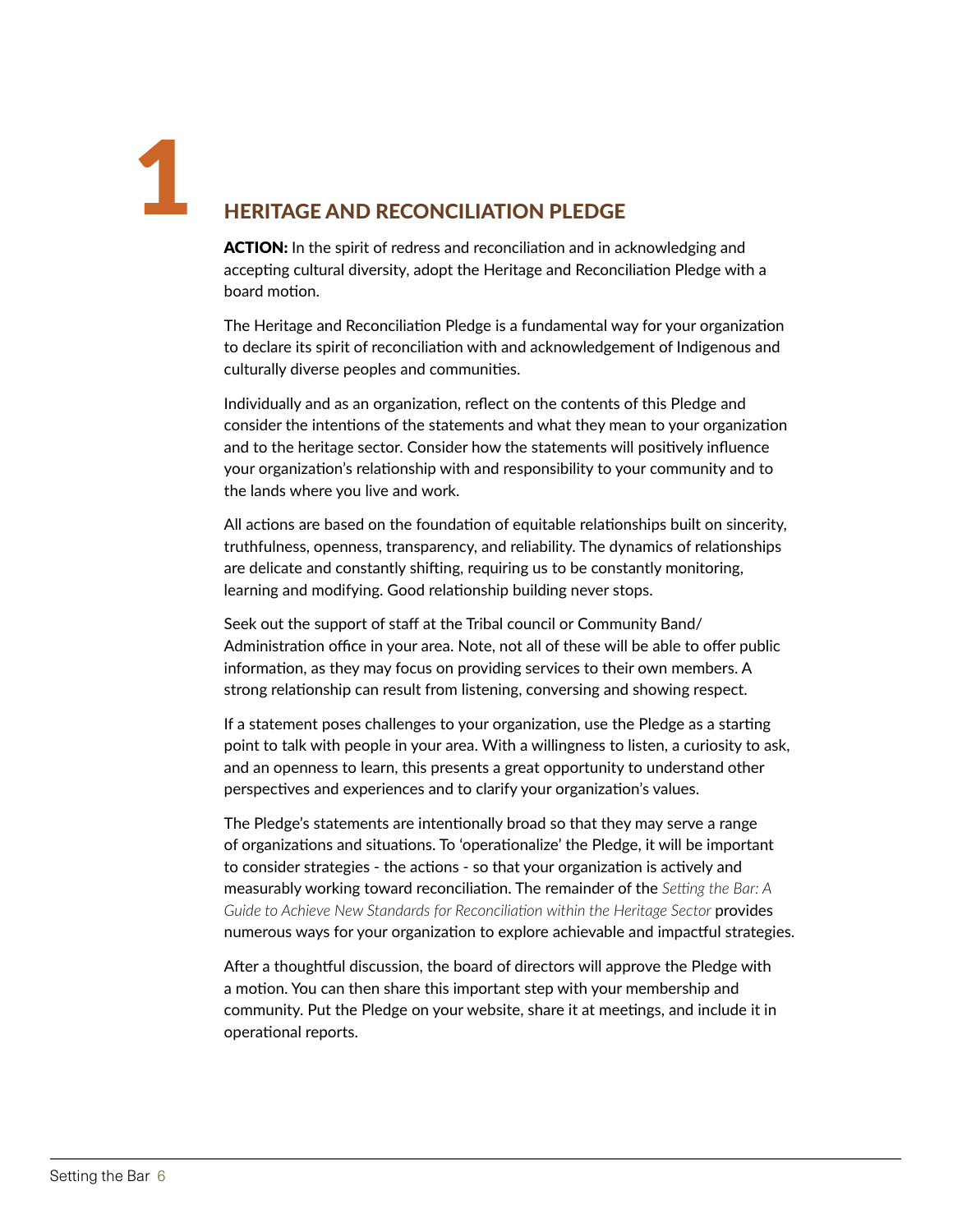Approving the Pledge also provides an opportunity to build relationships with your community by including Indigenous and cultural leaders to witness the signing of the Pledge. The cultural role of a witness should not be underestimated. It signals that you are accountable and want to start things off in the right way.

Keep in mind that the Pledge is not an end goal – it is the beginning of your important work.

Be proud of your first step and be a leader. This is important work towards more equitable future and stories about our society and lands.

## Heritage and Reconciliation Pledge

In the spirit of reconciliation and in acknowledging and accepting the cultural diversity of our community and Province, [your organization] pledges to:

- $\blacksquare$  Recognize heritage as the representation of all people and cultures and practice heritage as "the tangible and intangible record of human imprint on the world." (The State of Heritage)
- $\blacksquare$  Establish and maintain mutually respectful, responsible and welcoming relationships between Indigenous and non-Indigenous peoples – the foundation of reconciliation.
- Acknowledge the harm that has been inflicted on Indigenous and other marginalized communities and commit to action that will change behaviours and repair relations.
- Actively learn more about Indigenous Peoples, cultural diversity, Canada's history of colonization, and to consider the influences, both positive and negative, our organization has on others as we work toward affirmative change.
- **E** Ensure employment opportunities are open to Indigenous and culturally diverse candidates; ensure career development opportunities are equitably available to all staff members; commit to fair compensation for Indigenous and culturally diverse people.
- $\blacksquare$  Create a working environment that is inclusive, welcoming and safe for Indigenous employees and people of all cultural backgrounds. The workplace environment will promote healing and recovery rather than continue practices and perpetuate conditions that inadvertently re-traumatize.
- $\blacksquare$  Apply the principle "nothing about us, without us" as we involve people whose culture and stories we may wish to include in the development of our programs.
	- We will consider ways to best engage and communicate with others, respecting that Indigenous communities each have their own protocols and decision-making processes. Decisions are made through a shared process that involves providing capacity for all parties to participate from preplanning stages to the achievement of outcomes.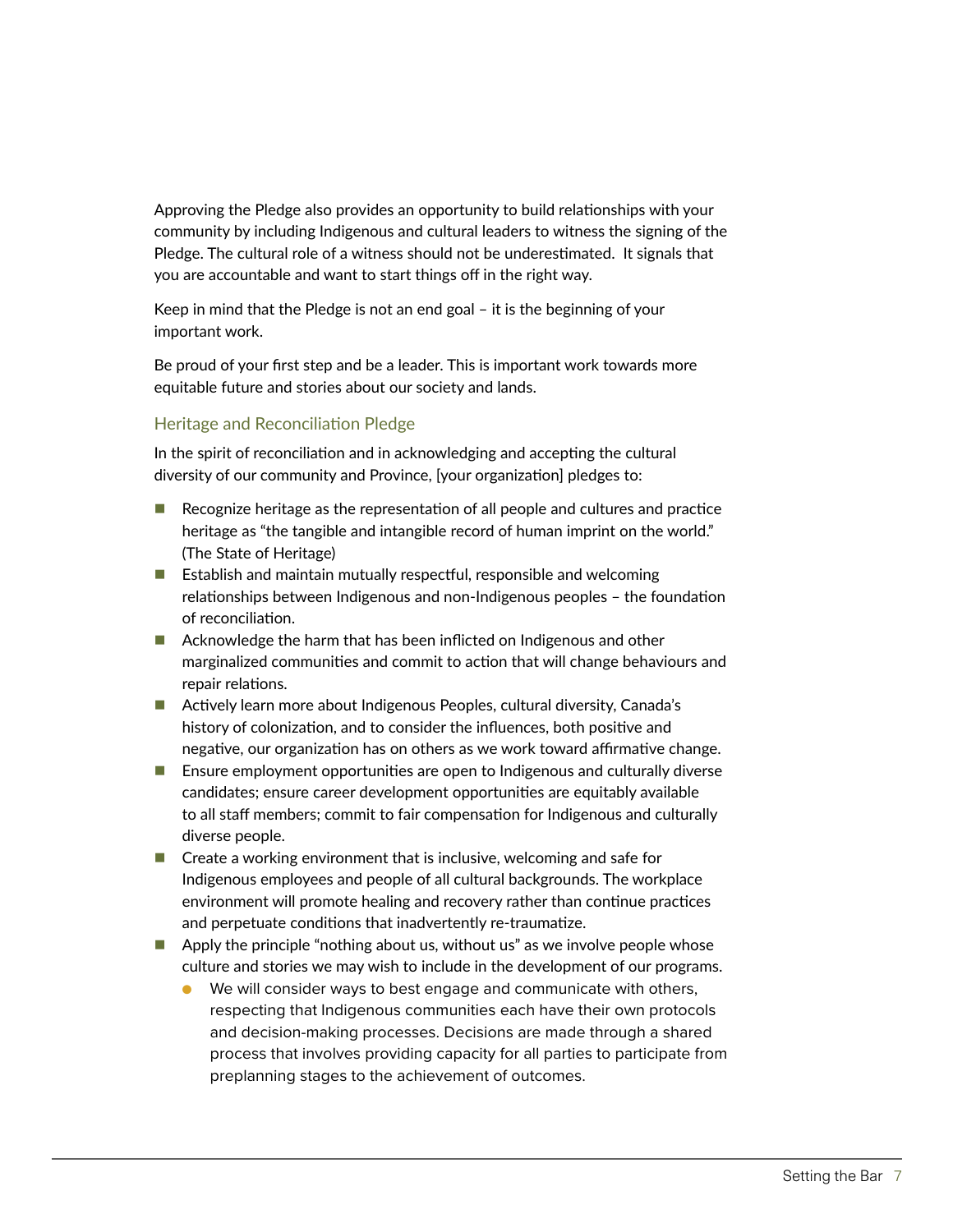- We will be open to evaluating programs and collections to invite new interpretations, relationships, and contexts.
- We will work toward improving access to our programs and to our organization.
- We will move beyond consultation to decision-making roles.
- **Commit to generating positive and lasting change as individuals for our** organization and leaders for our community.
- Support and engage in public education and advocacy, and practice respect, responsibility, and reciprocity. We believe we should be accountable for our words and actions and we will be humble in our learning and listening.
- Make reconciliation and cultural equity part of our strategic direction, so that we will continue to seek new opportunities for training, education, networking and communication, and self-evaluation. Our goals and timelines will transparent, taking into account the circumstances of those with whom we work and adjusting as needed.
- **E** Ensure Indigenous Peoples and cultural group(s) are involved in the formation of strategies and programs that affect these groups.
- Recognize that the First Peoples of Canada are experts on their own histories and culture, that they have rich knowledge and heritage traditions, and they have rights to express and protect their heritage in their own ways.

We commit to ongoing positive and concrete steps as a catalyst for the increased awareness of the meaning and potential of reconciliation. We recognize we must be part of a collective effort to maintain momentum and we must continually reflect on the places where we reside and work, always respecting the diversity of cultures and experiences that form the richness of our provincial heritage.

The motion to accept the **Heritage and Reconciliation Pledge** as a guiding document of our vision, values and strategies was made on (date) \_\_\_\_\_\_\_\_\_\_\_\_\_ .

| Signature of Chairperson |  |  |  |
|--------------------------|--|--|--|
| Organization:            |  |  |  |
| Indigenous Witness:      |  |  |  |